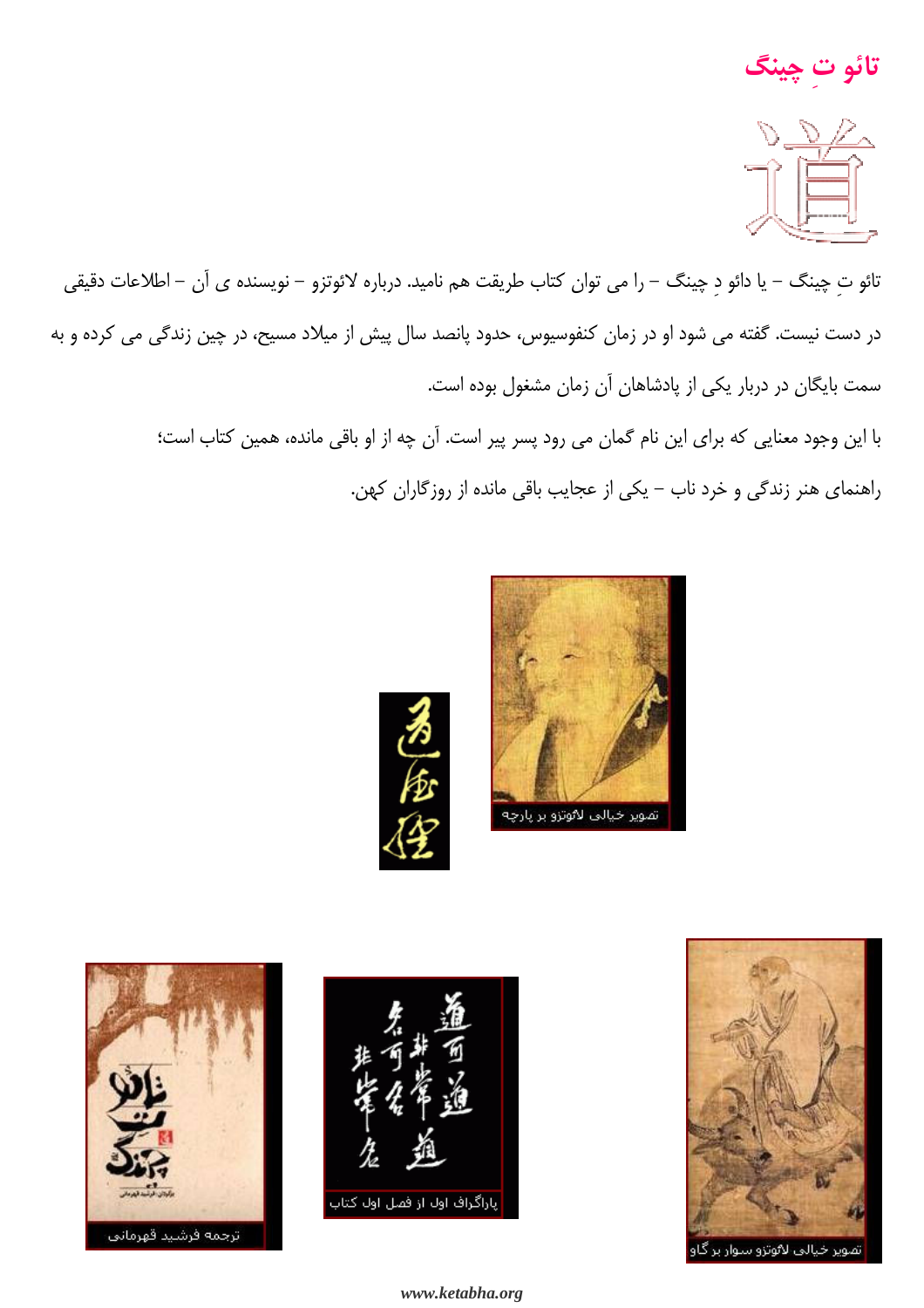تائو ت چینگ Tao Te Chin یا به روش پین یین دائو د جینگ (De jing Dao) یک اثر فلسفی – ادبی دیرینه سال چینی است که طی قرون و اعصار در جان های چینیان و نیز در جان های بسیاری از ملت ها و مردمان دیگر تاثیر عميقي داشته است، كه به حجم اندك آن نمي آيد. تائو ت چينگ را كتاب پنج هزار واژه نگاره اي (Character) نيز نامیده اند، هرچند به قولی بیش از ۵۰۰۰ و کم از ۶۰۰۰ واژه نگاره دارد.

متن تائو ت چینگ شامل هشتاد و یک فصل است و آن را از باستان به دو کتاب تقسیم کرده اند، و این تقسیم بندی کمابیش از قرن اول میلادی رایج بوده است. کتاب اول شامل سی و هفت فصل اول و کتاب دوم شامل چهل و چهار فصل بعدي است.

گویا عنوان " تائو ت چینگ" از اینجا سرچشمه گرفته است که فصل اول از کتاب اول با "تائو" آغاز می شود، و اولین واژه هم از كتاب دوم (فصل ٣٨) "ت" است، به شرط آن كه صفت "شانگ" به معنى "برترين" يا "برين" را كه با آن همراه است نادىدە ىگىرىم.

"تائو" يعني راه و روش يا قانون حاكم بر هستي و حيات و "ت" به معاني فضيلت، نفوذ و نيروي اخلاق است. اين واژه، در خط چینی، از سه نشانه ترکیب یافته که یکی به معنای "رفتن"، دیگری به معنای "مستقیم" یا "سرراست" و سومی به معنای "دل" است.وقتی این سه نشانه با هم گذاشته می شوند معنی "راه سپردن در خط مستقیم درک درونی" را می دهد. "چینگ" به معنی "متن" یا "نوشته" است. پس روی هم رفته تائو ت چینگ را می توان به صورت "متن پیروی مستقیم از راه و روش هستی و حیات به راهنمایی درک درونی (دل)" ترجمه کرد.

دوئی ونداک، چین شناس هلندی، می نویسد: هشتاد و یک فصل بودن تائو ت چینگ امری تصادفی نیست، چون ۳\*۳\*۳\*۳ در مکتب تائو عدد مقدسی است و مسلم است که این تقسیم بندی حساب شده در دوره سلسله "هان" (۲۰۶ق.م تا ۲۲۱م) یا اندکی پس از آن پدید آمد.

نظر سنتی این است که تائو ت چینگ را فرزانه ای نوشته که به لائوتزو مشهور است. اورا معاصر کنفسیوس (۵۵۱ – ۴۷۹ ق.م.) و از او مسن تر دانسته اند. کهن ترین کتابی که در آن شرحی از این سنت آمده شرح حاال لائوتزو است. آمده: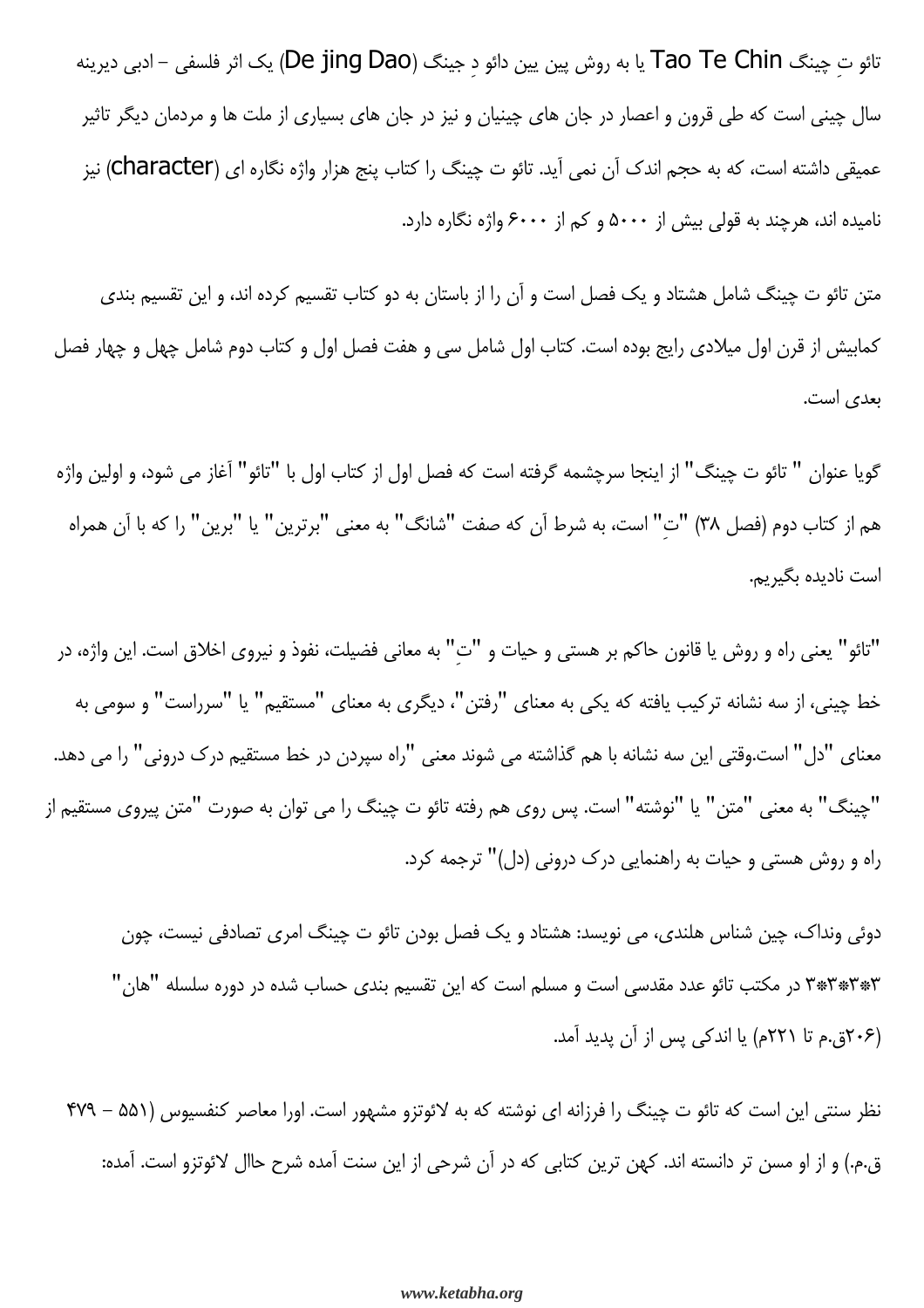لائوتزه اهل روستای چیو ژن بود، در قریه ی لی هو سیان، در امیر نشین جو. تاریخنگار دربار جو و مسئول بایگانی آن بود. در اواخر عمر دراز خود، سرخورده از بی میلی مردم به پیروی از راه و روش هستی و حیات، تنها سوار بر گاومیشی راه بیابان در پیش می گیرد و در جانب غرب و در جهت فراسوی دنیای متمدن زمان خود راه می سپرد. وقتی به یکی از دروازه های دوردست کشور خود می رسد دروازه بانی به نام "ین هسی" که آن حکیم را به خواب دیده بود اورا می شناسد و مصرانه از او می خواهد و ترغیبش می کند تا از تصمیم خود مبنی بر اینکه اصول فلسفه خویش را ننویسد و نگاه ندارد منصرف گردد. این شد که لائوتزه رساله ای در دو بخش فراهم آورد، در معنای راه و فضیلت، مشتمل بر در حدود پنج هزار کلمه. آن را روشنگری کرد و رفت. کسی از فرجام او چیزی نمی داند.

تائو ت چینگ را در شمار آثار ادبی نیز آورده اند و آن را شعر شمرده اند. اما واقعیت آن است که آن را خاصه به معیارهای امروزین نمی توان شعر نامید، هر چند در بعضی از فصل ها، رگه هایی از شعر، در حال و هوای شعر عرفانی ما، دیده می شود. این کتاب را باید در شمار آثار فلسفی آورد و بیش تر کتابی است در علم سیاست یا در آیین کشورداری بر بنیاد فلسفه ی دائوی؛ نوعی فلسفه ی سیاست است که اصول دائوی را به کار می بندد.

از این کتاب ترجمه های مختلفی در ایران چاپ شده که اغلب از روی ترجمه انگلیسی، به فارسی ترجمه شده اند. از میان ترجمه معتبر فارسی می توان به ترجمه ی بسیار زیبای "هرمز ریاحی و بهزاد برکت" که تحت کتابی با عنوان "دائو د جينگ" (ويرايش دوم) توسط انتشارات فكر روز چاپ شده اشاره كرد.

> هفتاد و یک دانایی به نادانی، توانایی است. نادانی به نادانی، پریشانی. پریشان از پریشانی، پریشان نیست. فرزانه است.

همانطور که از مثال پیداست این ترجمه دارای نثری ادبی است که ممکن است خواننده ی مبتدی را در پیچ و خم نثری ادبی گم کند و از فهم کتاب به بیراهه بکشاند. به همین دلیل بنده از ترجمه روان تر "فرشید قهرمانی" که تحت عنوان "تائو ت چینگ" توسط "نشر سیاه مشق" و در قطع جیبی چاپ شده استفاده کرده ام.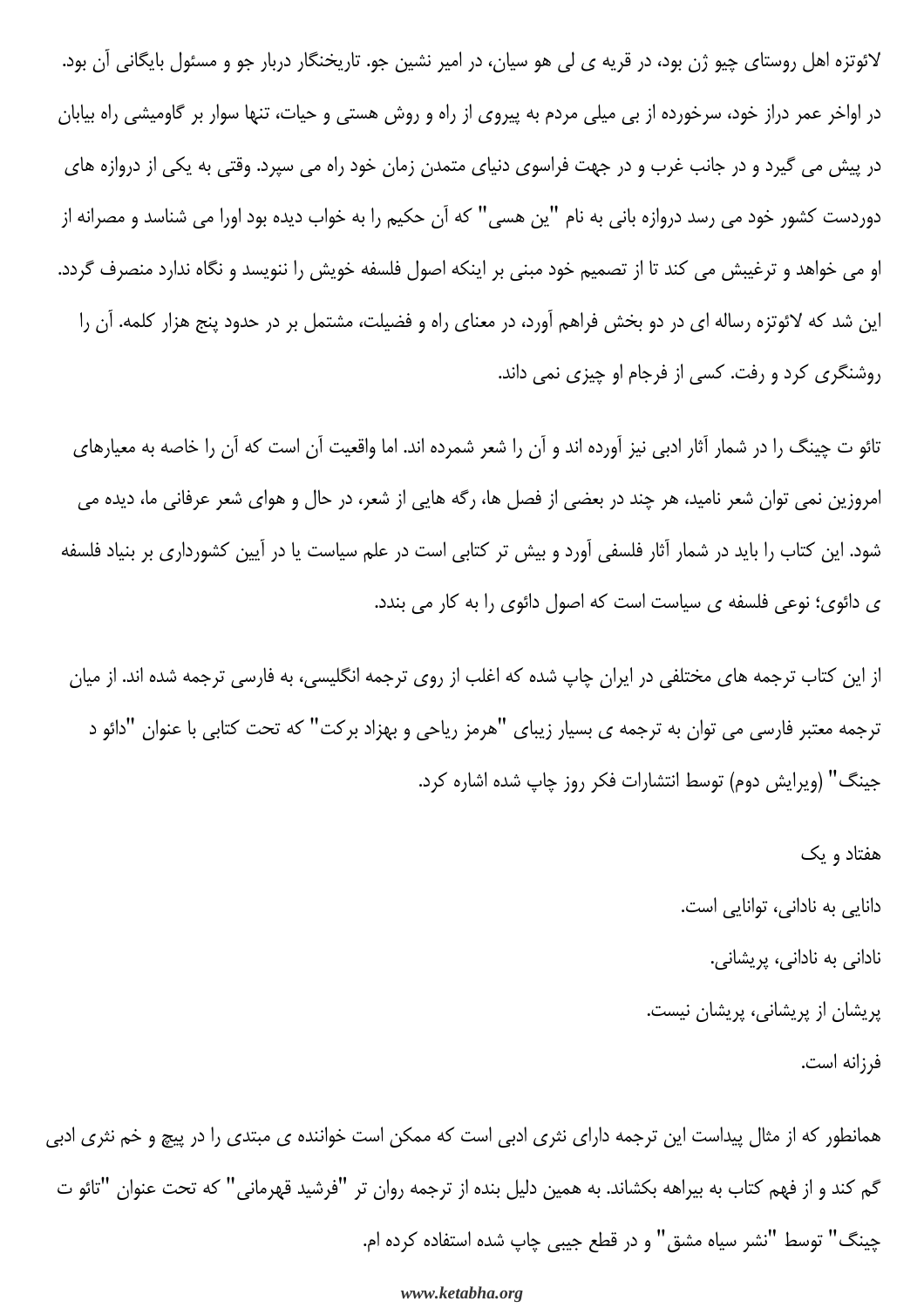هفتاد و یک ندانستن، دانش راستین است. تلاش برای انباشتن دانش، بیماری است. ابتدا بدانید که بیمارید، سپس برای سلامتی کوشش کنید. فرزانه طبيب خود است. او خود را از تمام دانسته هایش رها نموده پس در حقیقت یکپارچه و کامل است. كلام حقیقت عاری از آراستگی و كلام آراسته از حقيقت خالي است. خردمندان نیازی نمی بینند تا منظورشان را اثبات کنند؛ آنان که سعی در اثبات نظرات شان دارند از خرد بویی نبرده اند.

> فرزانه دارایی ای ندارد. هرچه بیشتر به دیگران یاری می رساند، شادتر می شود. هرچه بیشتر به دیگران می بخشد، غنی تر می شود.

تائو بي اصرار و پافشاري، قوت مي بخشد. فرزانه با رها کردن میل به تسلط، رهبری می کند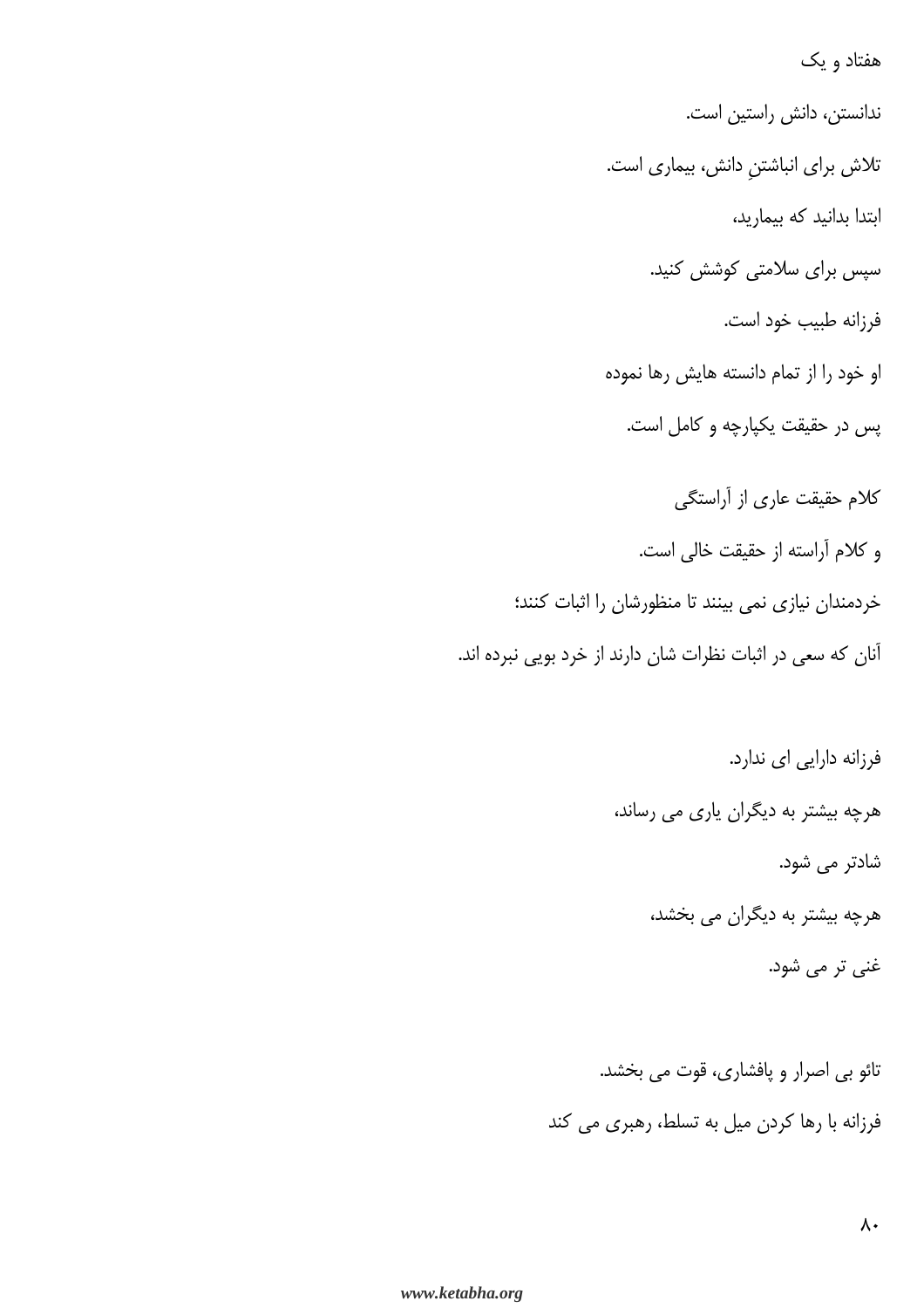اگر کشوری خردمندانه اداره شود، ساكنانش خوشنود خواهند بود. از دسترنج شان لذت می برند و از آن جایی که خانه هایشان را دوست دارند علاقه به سفر را از دست می دهند. ممکن است در این کشور چند وسیله ی نقلیه و قایق وجود داشته باشد ولی به جایی نمی رود. ممكن است انبارهاى ادوات جنگى وجود داشته باشند ولی کسی از آن ها استفاده نمی کند. مردم از خوراکشان لذت می برند و از زندگی با خانواده هایشان شادند. تعطیلات را در باغچه هایشان سپری می کنند و از کمک به همسایگان خوشنود می شوند. حتی اگر کشور همسایه به قدری به آن ها نزدیک باشد که صدای خروس ها یا پارس سگ هایشان را به سادگی بشنوند، از این که بدون سفر کردن به کشور همسایه در سن پیری بمیرند، راضي اند. v٩ شكست يك فرصت است. اگر دیگری را مقصر بدانی، پایانی برای مقصر دانستن دیگران وجود نخواهد داشت. فرزانه به وظایفش عمل می کند

و اشتباهاتش را اصلاح می نماید.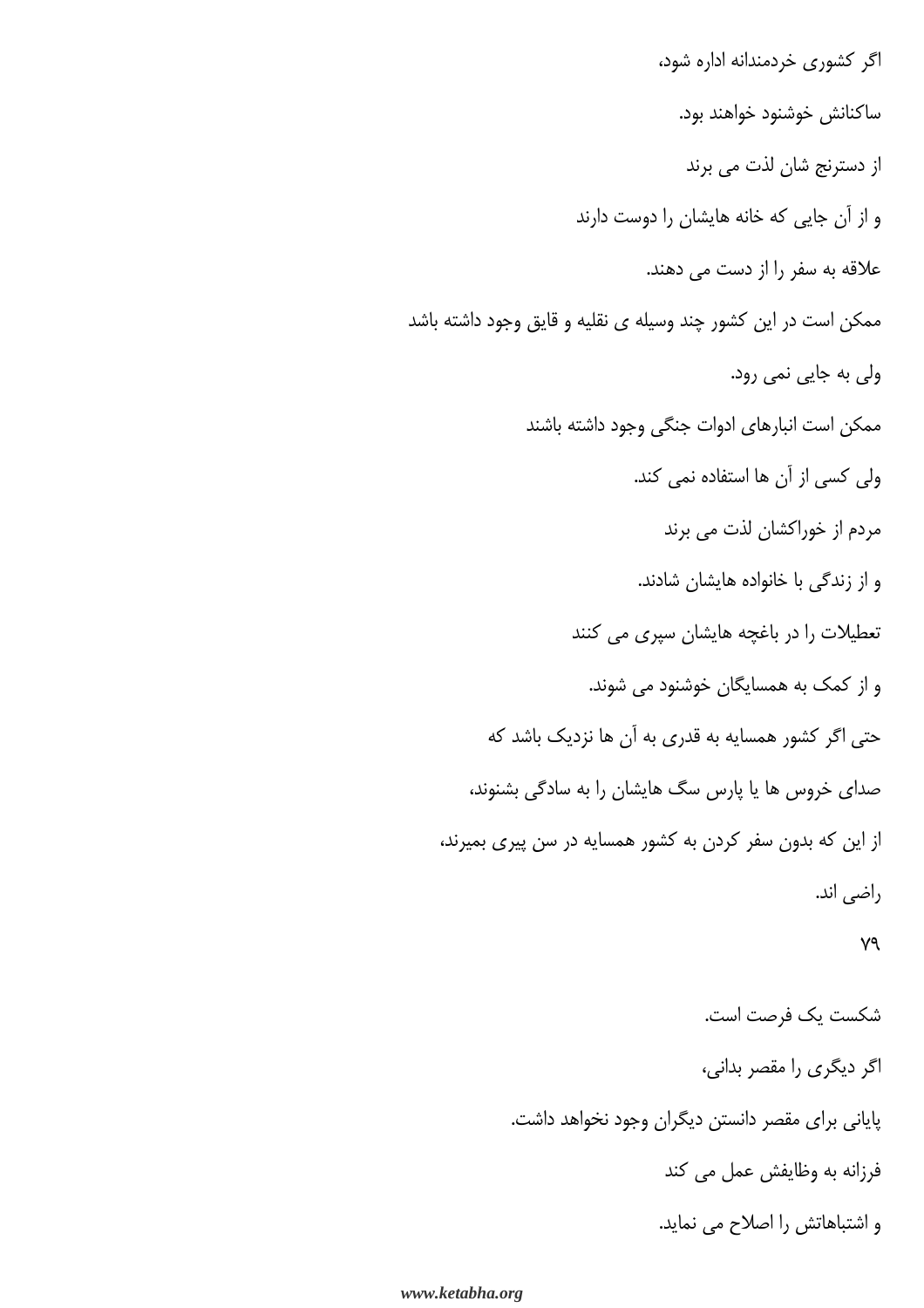او آن چه ضروری است را به انجام می رساند و از دیگران چیزی طلب نمی کند. **YA** 

هيچ چيز در اين جهان چون آب، نرم و انعطاف پذیر نیست. با این حال برای حل کردن آن چه سخت است چیز دیگری یارای مقابله با آب را ندارد. نرمی بر سختی غلبه می کند و لطافت بر خشونت. همه این را می دانند ولی کمتر کسی به آن عمل می کند. فرزانه هنگام غم، آرام باقی می ماند. بدی به دل او راهی ندارد. چون کمک کردن را ترک کرده بزرگترین کمک مردم است. كلام حقيقت متناقض به نظر مي رسد. **VV** 

عملکرد تائو در جهان همانند کشیدن کمان است؛ دو سر کمان به پایین کشیده می شود و میانش بالا می آید؛ از زیاد کم می کند و به کم می بخشد. آنان که سعی در تسلط دارند و برای حفظ قدرت از زور استفاده می کنند و خلاف جهت تائو حركت مي كنند،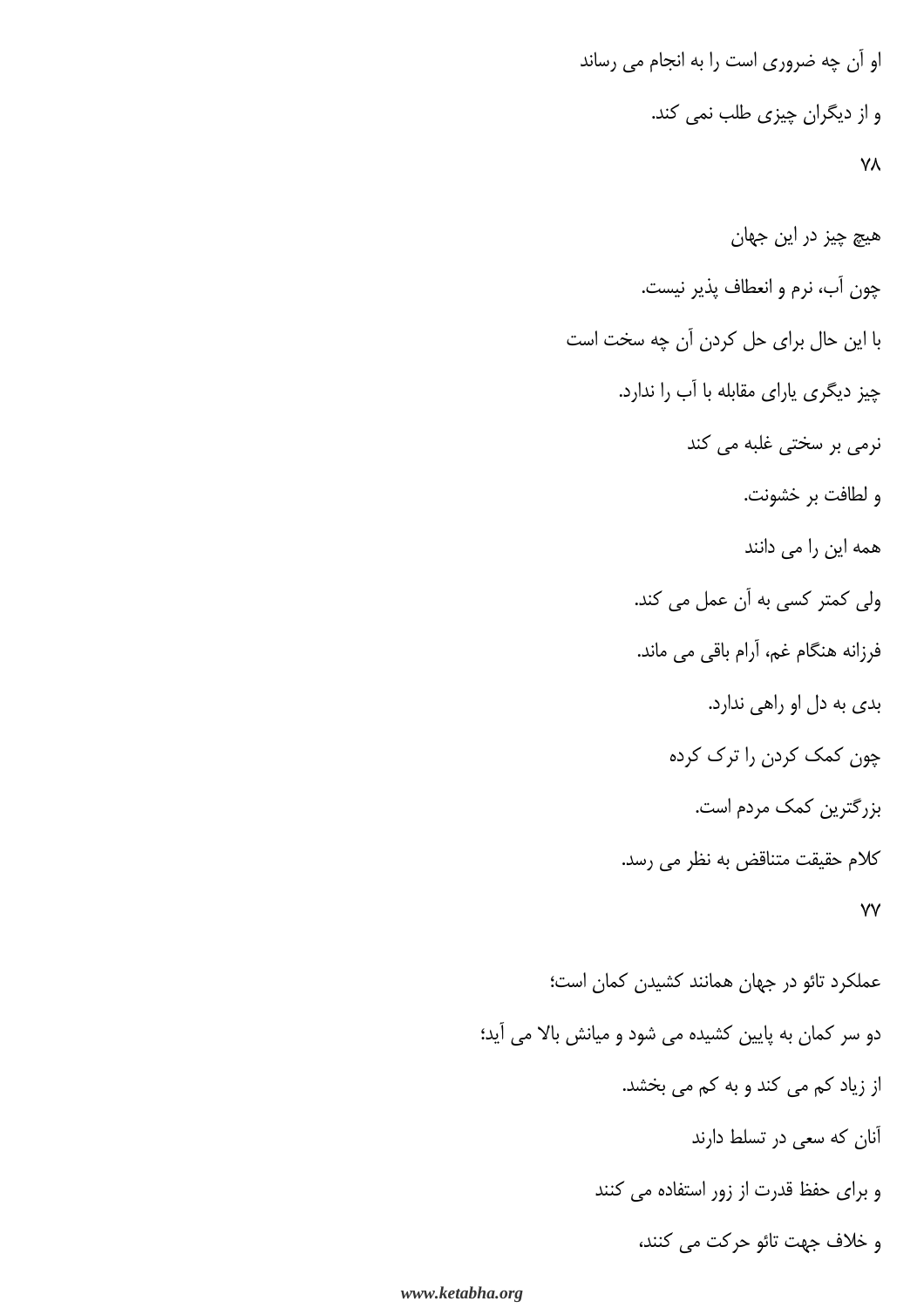از کسانی که چیزی ندارند می گیرند و به کسانی که بیش از اندازه دارند، می دهند. فرزانه بي وقفه مي بخشد زیرا آن چه دارد بی پایان است. او بدون انتظار عمل می کند و هرگز تصور نمی کند بهتر از کسی است.  $Y \xi$ 

انسان نرم و لطیف زاده می شود و به هنگام مرگ خشک و سخت می شود. گیاهان هنگامی که سر از خاک بیرون می آورند نرم و انعطاف پذیرند و به هنگام مرگ خشک و شکننده. پس هرکه سخت و خشک است مرگش نزدیک شده و هرکه نرم و انعطاف پذیر سرشار از زندگی است. سخت و خشک می شکند. نرم و انعطاف پذیر باقی می ماند. ٧۵ وقتى ماليات ها زيادند، مردم گرسنه می مانند. وقتى حكومت مختلف است، مردم روحیه خود را از دست می دهند. به سود مردم عمل کنید.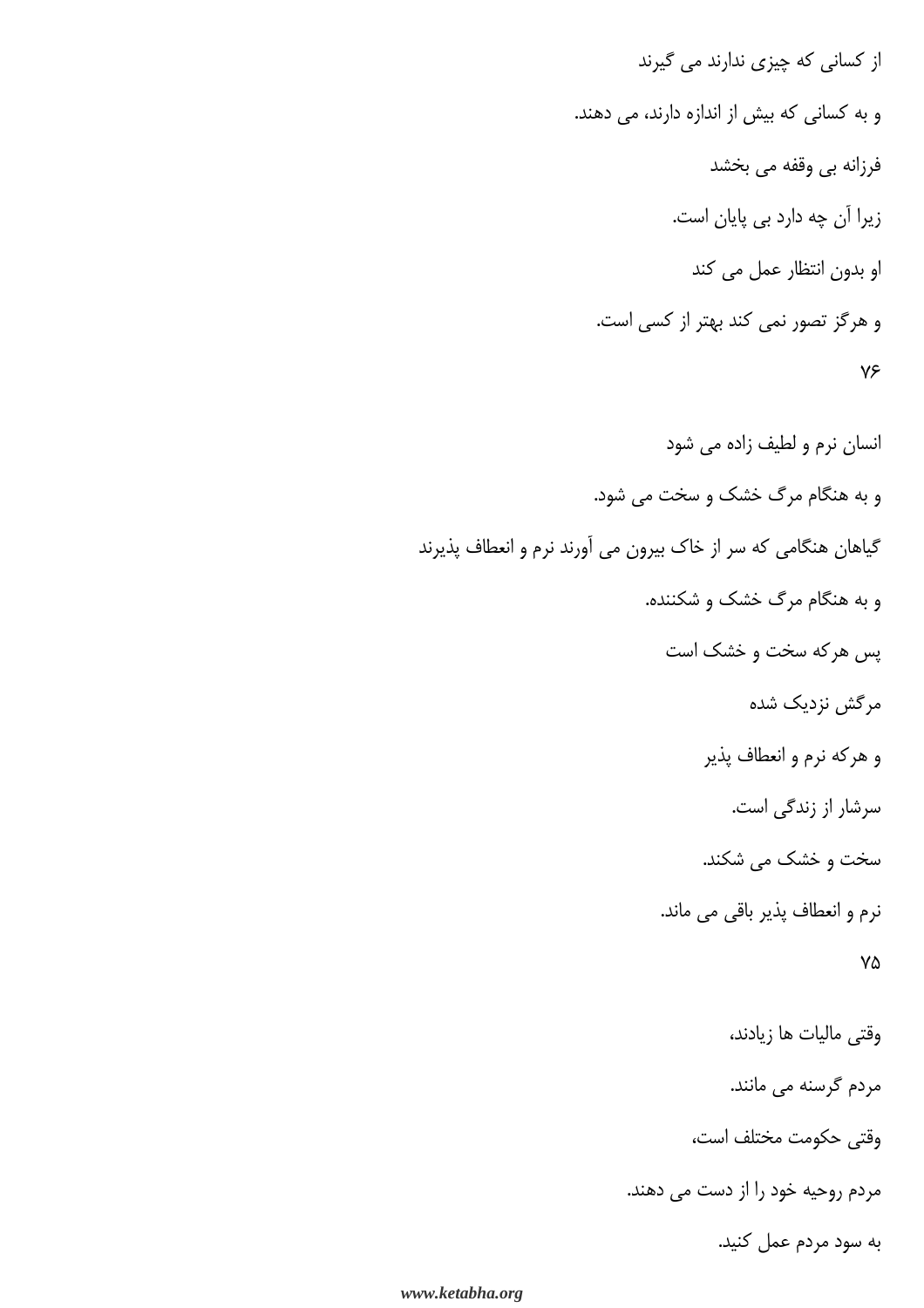به آن ها اعتماد کنید و تنهایشان بگذارید.

## $Y^e$

اگر بدانید همه چیز در تغییر است، به هیچ چیز دل نمی بندید. اگر از مرگ نهراسید، چیزی نیست که نتوانید به دست آریدش. سعی در تسلط بر آینده مانند این است که بخواهید یک شَبه، استاد نجاری شوید. وقتی ابزار نجاری را در دست دارید، ممکن است حتی دستتان را قطع کنید.  $YY$ 

> تائو همیشه در آرامش است. بدون رقابت غلبه می کند، بدون سخن گفتن پاسخ می دهد، بدون فراخوانده شدن حضور مي يابد و بی نقشه، تکمیل می کند. توری که گسترده جهان را در بر دارد. با وجود شکاف های بزرگ این تور چیزی نمی تواند از آن فرار کند.  $YY$

> > وقتی دیگر به خود اعتماد نداری به قدرت دل می بندی.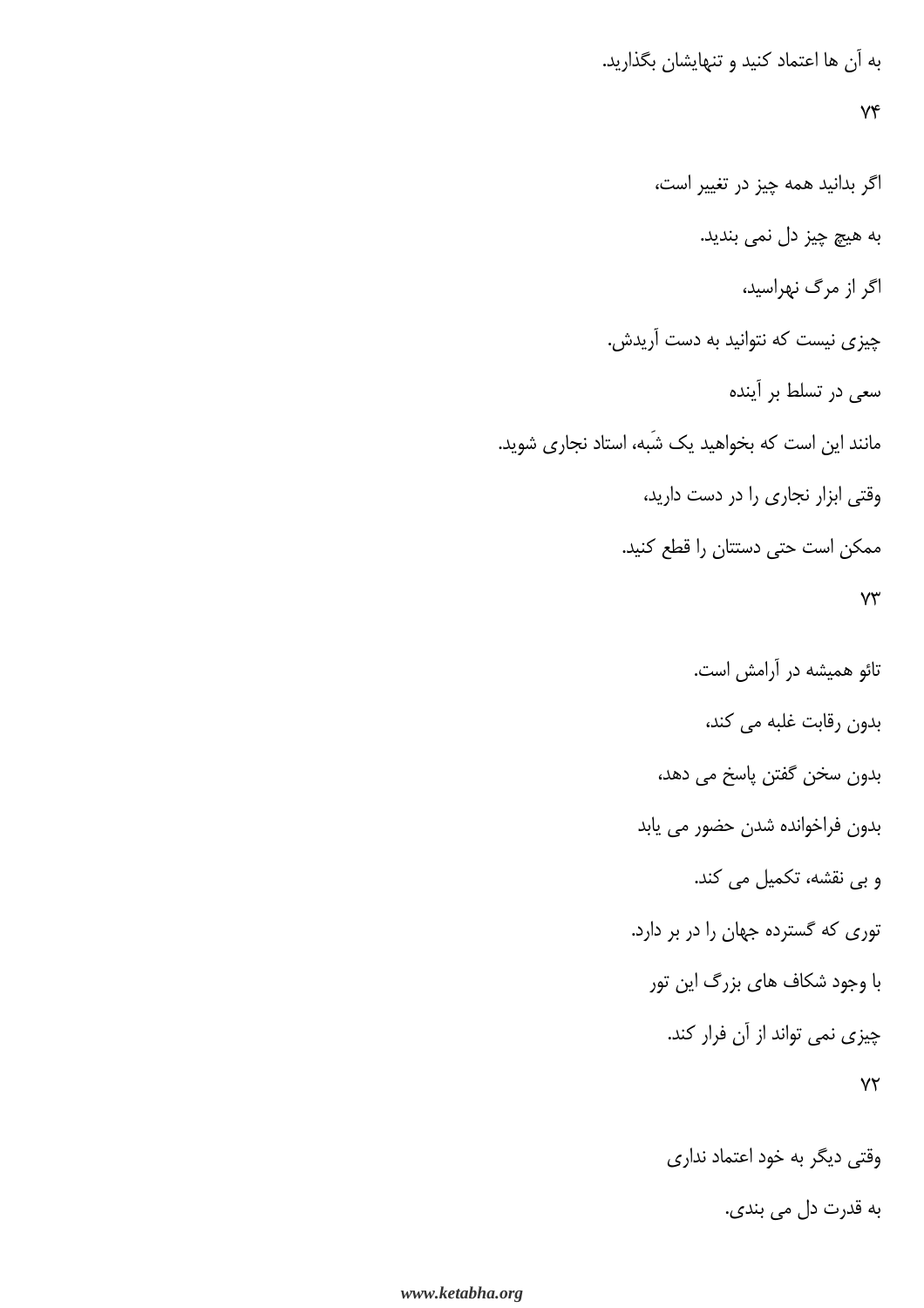فرزانه به عقب گام می نهد تا مردم دچار سردرگمی نشوند. او بدون آموزش دادن، آموزش می دهد تا برای مردم چیزی برای یادگرفتن وجود نداشته باشد.  $Y\setminus$ 

> ندانستن، دانش راستین است. تلاش برای انباشتنِ دانش، بیماری است. ابتدا بدانید که بیمارید، سپس برای سلامتی کوشش کنید. فرزانه طبيب خود است. او خود را از تمام دانسته هایش رها نموده پس در حقیقت یکپارچه و کامل است.  $V \cdot$

آموزش های من ساده اند. عمل كردن به آن ها راحت است؛ با وجود زیرکی تان از آن ها سر در نمی آورد و اگر سعی در عمل کردن به آن ها کنید، شکست می خورید. آموزش های من از جهان هم قدیمی تر است. چگونه می توانید معانی آن ها را در یابید؟ اگر می خواهید مرا بشناسید، به عمق دل خود بنگريد.

 $59$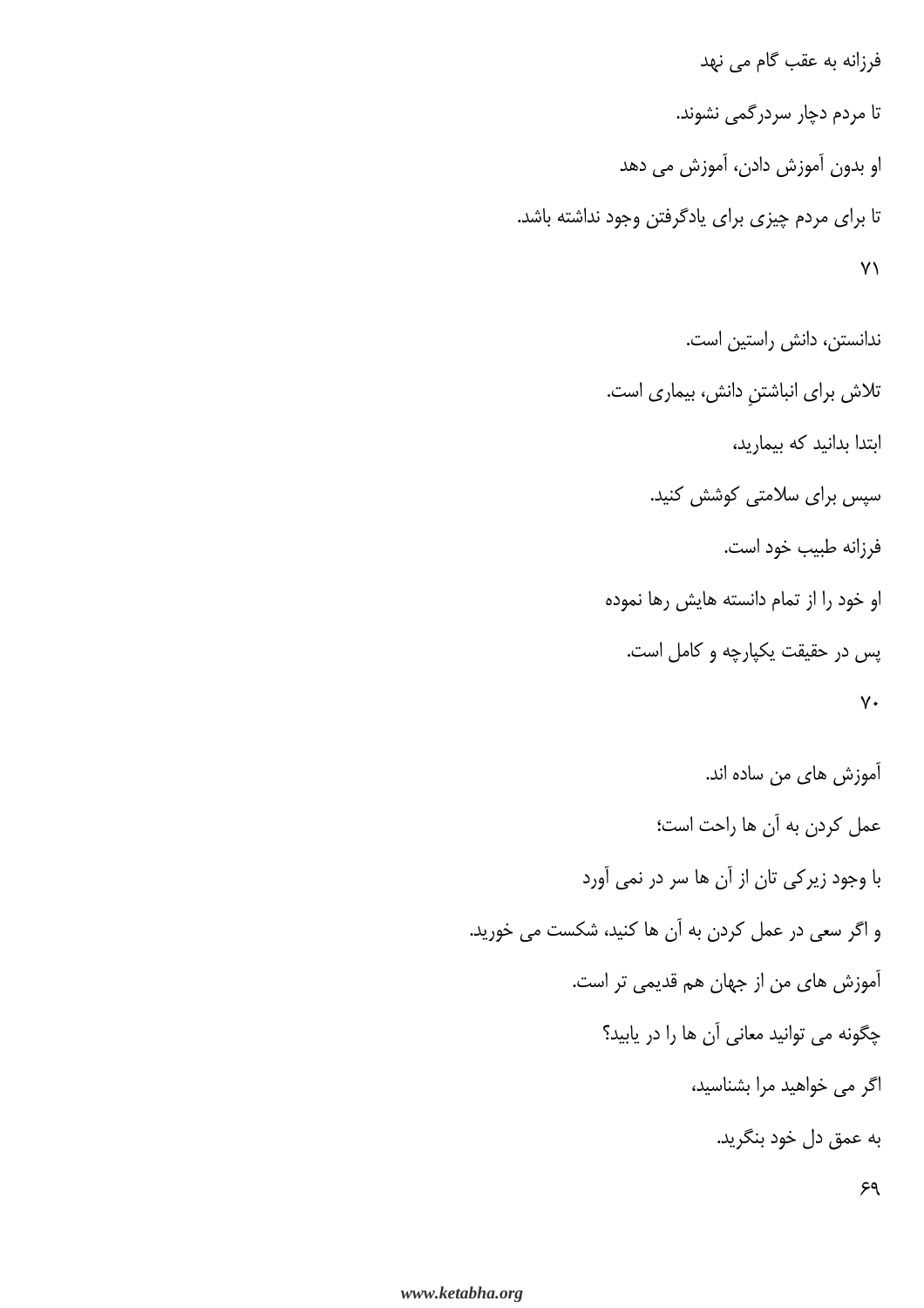در میان سرداران مثلثی هست می گوید: " قبل از اولین حرکت، بهتر است صبر کنید و خوب اوضاع را برسی کنید. قبل از یک متر پیشروی بهتر است هزار متر عقب نشینی کنید. " این یعنی پیشروی بدون جلو رفتن و عقب راندن بدون استفاده از ابزار جنگی. هیچ شکستی بدتر از دست کم گرفتن دشمنان نیست. دست کم گرفتن دشمن يعني اين که تصور کنيم او بد است؛ به این ترتیب سه گنج خود را نادیده می گیرید و به دشمن خويش تبديل مي شويد. وقتی دو نیروی قوی رودروری هم قرار می گیرند، پیروزی از آن کسی است که می داند چگونه تسلیم شود. ۶۸ بهترين ورزشكار دوست دارد حریف مقابلش در بهترین وضعیت باشد. بهترين سردار به ذهن دشمنش رخنه می کند. بهترين تاجر در خدمت همه ی اجتماع است. بهترين رهبر پيرو خواست مردم است.

همه این ها نشان از برتری رقابت نکردن دارد.

نه این که دوست ندارند رقابت کنند

که با روحیه بازیگوشی رقابت می کنند.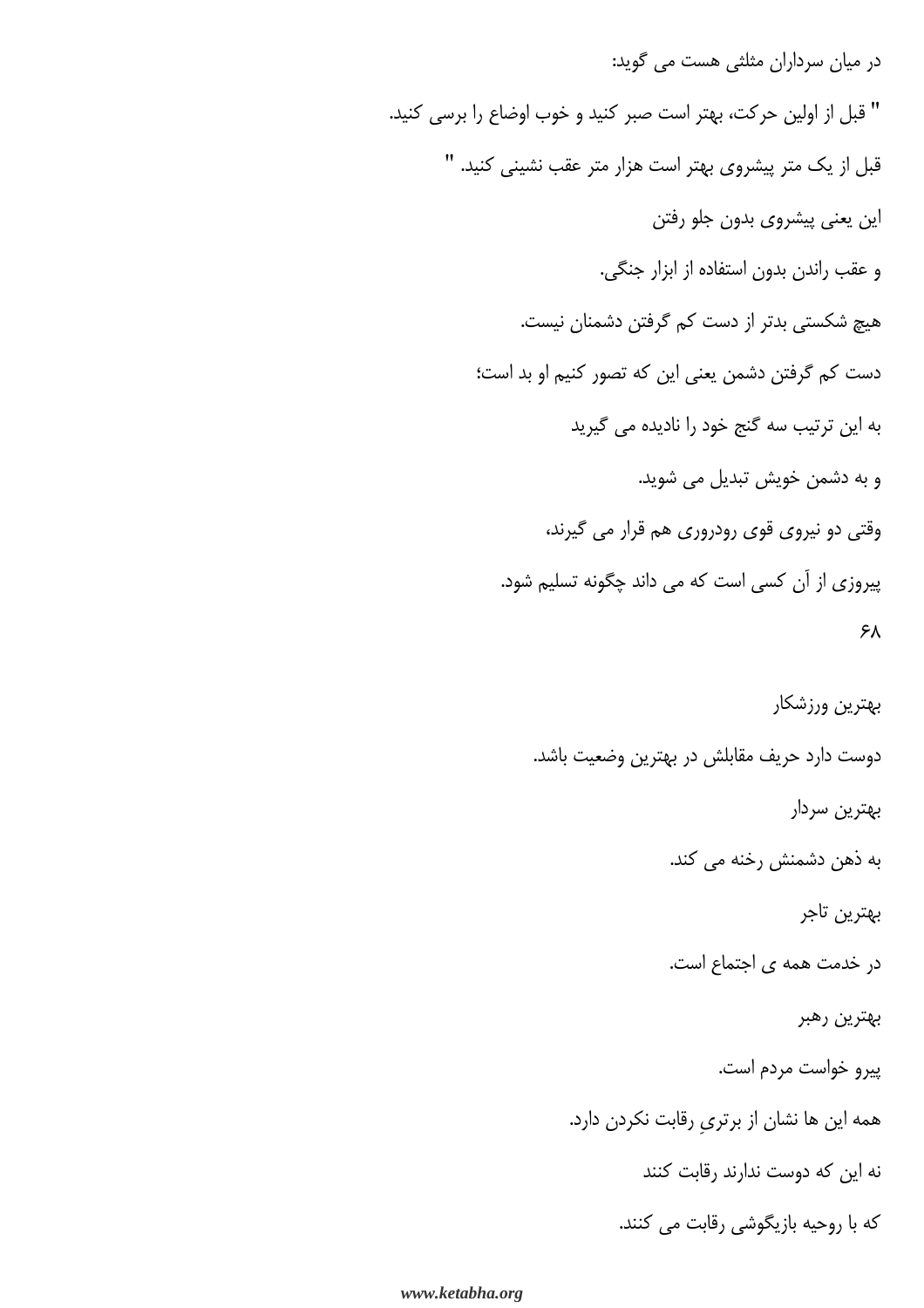درست همانند کودکان؛ در هماهنگی با تائو  $\lambda$ 

برخي مي گويند آموزش هاي من بي معني است. برخی دیگر آن را رفیع ولی غیر عملی می دانند ولی برای کسانی که به درون نگریسته اند، همین آموزش های بی معنی، پر معنی است و برای کسانی که به آن عمل می کنند همین بلندی در عمق جانشان ریشه می گیرد. من تنها سه چیز را آموزش می دهم؛ سادگی، شکیبایی و شفقت. این سه گرانبهاترین گنج ها هستند. ساده در اعمال و افکار، به منبع وجود باز می گردید. شکیبا با دوستان و دشمنان هردو، با همه چیز هماهنگی می یابید. مهربان با خود به همه ی موجودات جهان در صلح و آشتی خواهید بود. ۶۶ همه ی رودها به دریا می ریزند زيرا دريا از آن ها فروتر است. فروتنی به دریا قدرت می بخشد. اگر می خواهید زندگی مردم را سامان ببخشید،

فروتر از آن ها قرار بگیرید.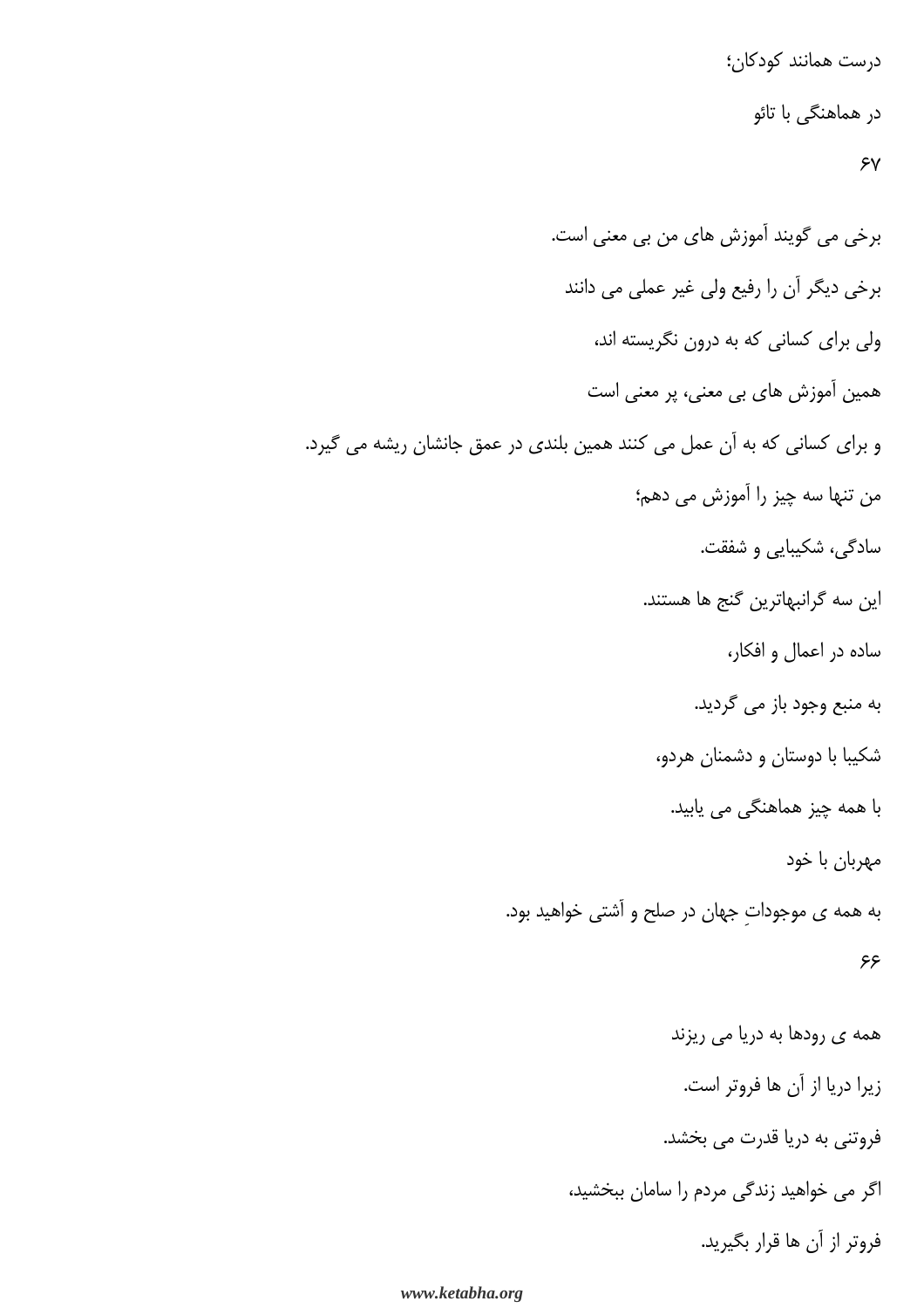اگر می خواهید مردم را رهبری کنید، ياد بگيريد چگونه از آن ها پيروي كنيد. فرزانه بالاتر از دیگران است در حالی که کسی احساس کوچکی نمی کند. او جلوتر از دیگران است در حالی که کسی احساس زیر دست بودن نمی کند. دنیا از او سپاسگذار است. با کسی رقابت نمی کند و کسی نیز با او به رقابت نمی پردازد. ۶۵

فرزانگان كهن سعی در آموزش مردم نداشتند که با مهربانی به آن ها ندانستن را درس می دادند. وقتی مردم فکر می کنند که جواب ها را می دانند، راهنمایی کردنشان سخت است. وقتی می دانند که نمی دانند، می توانند راهشان را بیابند. اگر می خواهید یاد بگیرید چگونه امور مختلف را اداره کنید، از ثروتمند شدن یا زرنگ بودن پرهیز کنید. ساده ترين الگو واضح ترين است. اگر به زندگی ساده و عادی راضی باشید، می توانید راه را به دیگران نشان دهید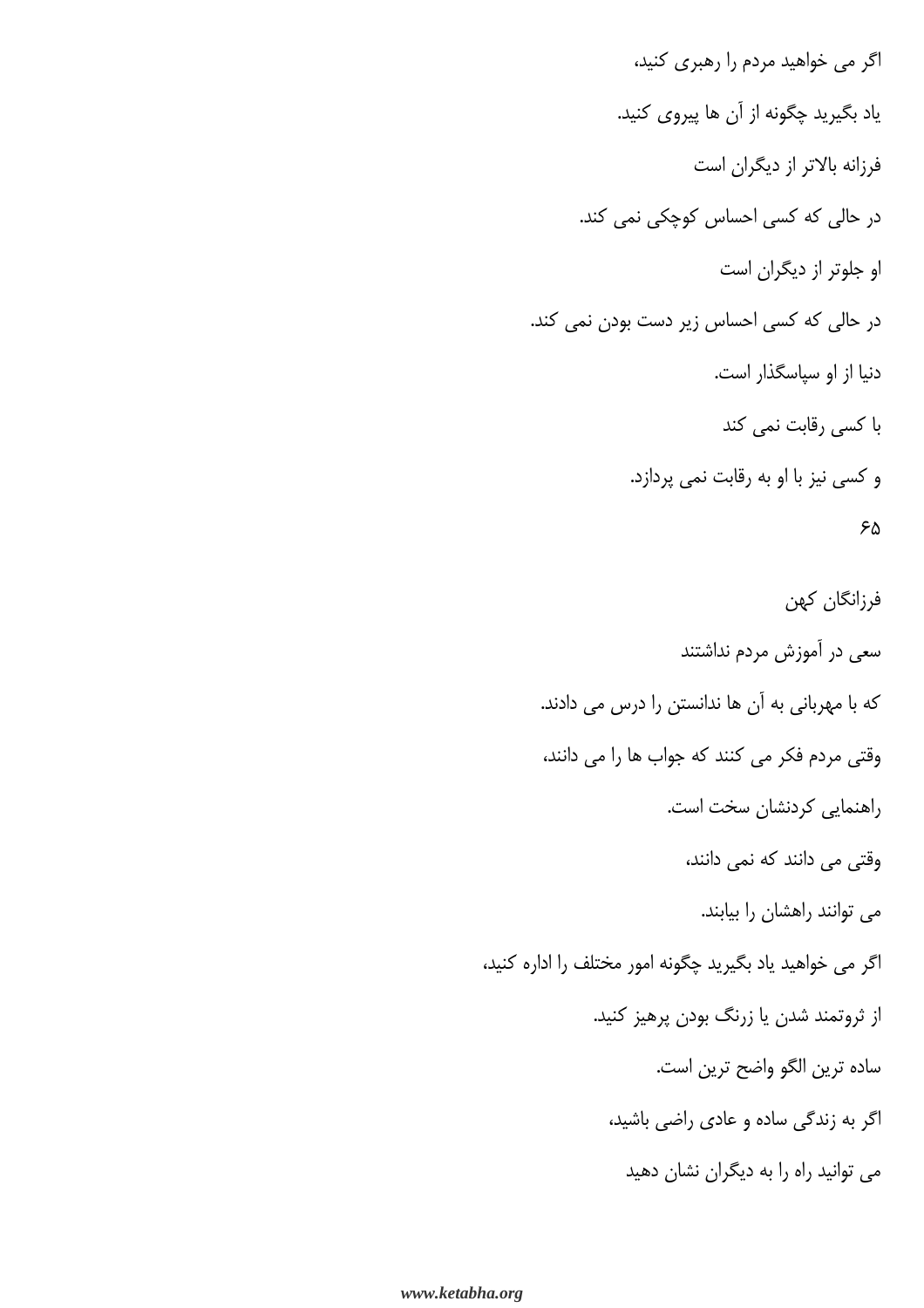تا به طبیعت حقیقی خود باز گردند.

# $55$

آن چه ریشه دارد آسان تغذیه می شود، آن چه به تازگی رخ داده آسان اصلاح می شود. آن چه خشک و سخت است آسان می شکند. آن چه کوچک است آسان گسترده می شود. از مشکلات قبل از روی دادنشان جلوگیری کنید. به هر چيز قبل از به وجود آمدن نظم بدهيد. درخت كاج عظيم از بذری کوچک می روید و سفر هزار فرسنگی با یک گام آغاز می شود. با عجله در عمل شکست می خورید. با سعی در فهمیدن مسائل را از دست می دهید. با زور زدن برای تکمیل کاری، آن چه به تقریب کامل بود را خراب می کنید. فرزانه با جازه دادن به روند طبیعی رخدادها اقدام می کند. او در پایان به همان آرامی است که در ابتدای کار. او هيچ ندارد پس چیزی را برای از دست دادن برایش وجود ندارد. آرزوی او رهایی از آرزوهاست. آن چه فرا می گیرد رهایی از آرزوهاست.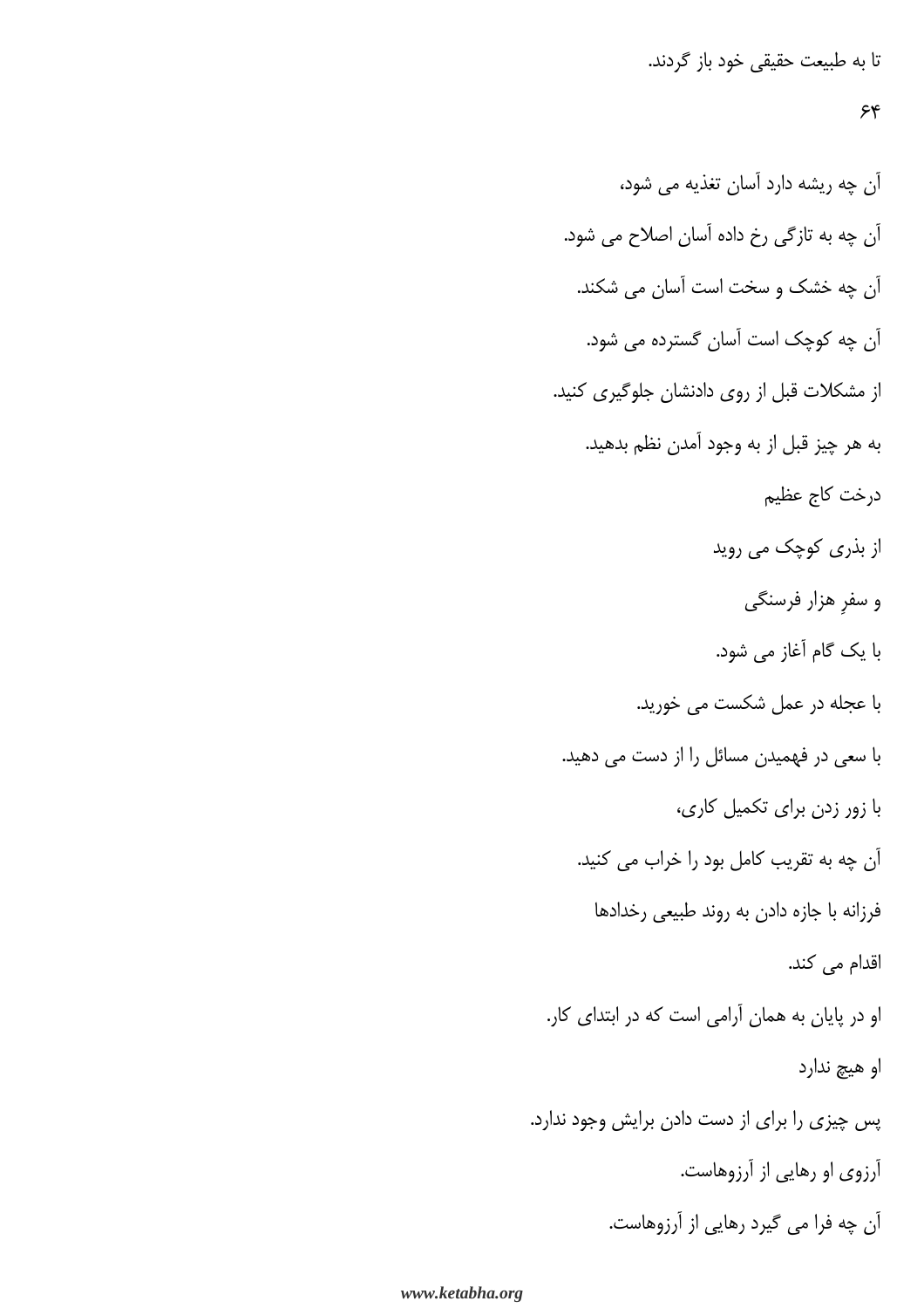او به مردم یادآوری می کند که چه کسی بوده اند. برای او هیچ چیز به جز تائو اهمیت ندارد پس می تواند مراقب همه چیز باشد.  $54$ در بی عملی عمل کنید. بدون تلاش كار كنيد. کوچک را بزرگ شمارید و کم را زیاد. با سخت هنگامی که ساده است، رودررو شوید. کارهای بزرگ را به قطعات کوچک تقسیم کنید و سپس آن را به انجام برسانید. وقتی فرزانه به مشکلی بر می خورد، متوقف می شود و خود را وقف مشکل می کند. او به رفاه خود دلبسته نیست یس مشکلات برای او مشکل نیستند.  $55$ تائو مركز هستى است. تائو گنجِ انسان نیک است و پناه انسان بد. افتخار با سخنان نيكو خريدني است، احترام با اعمال نيكو ولی تائو ورای هر ارزشی است

كه هيچ كس نمي تواند آن را تصاحب كند.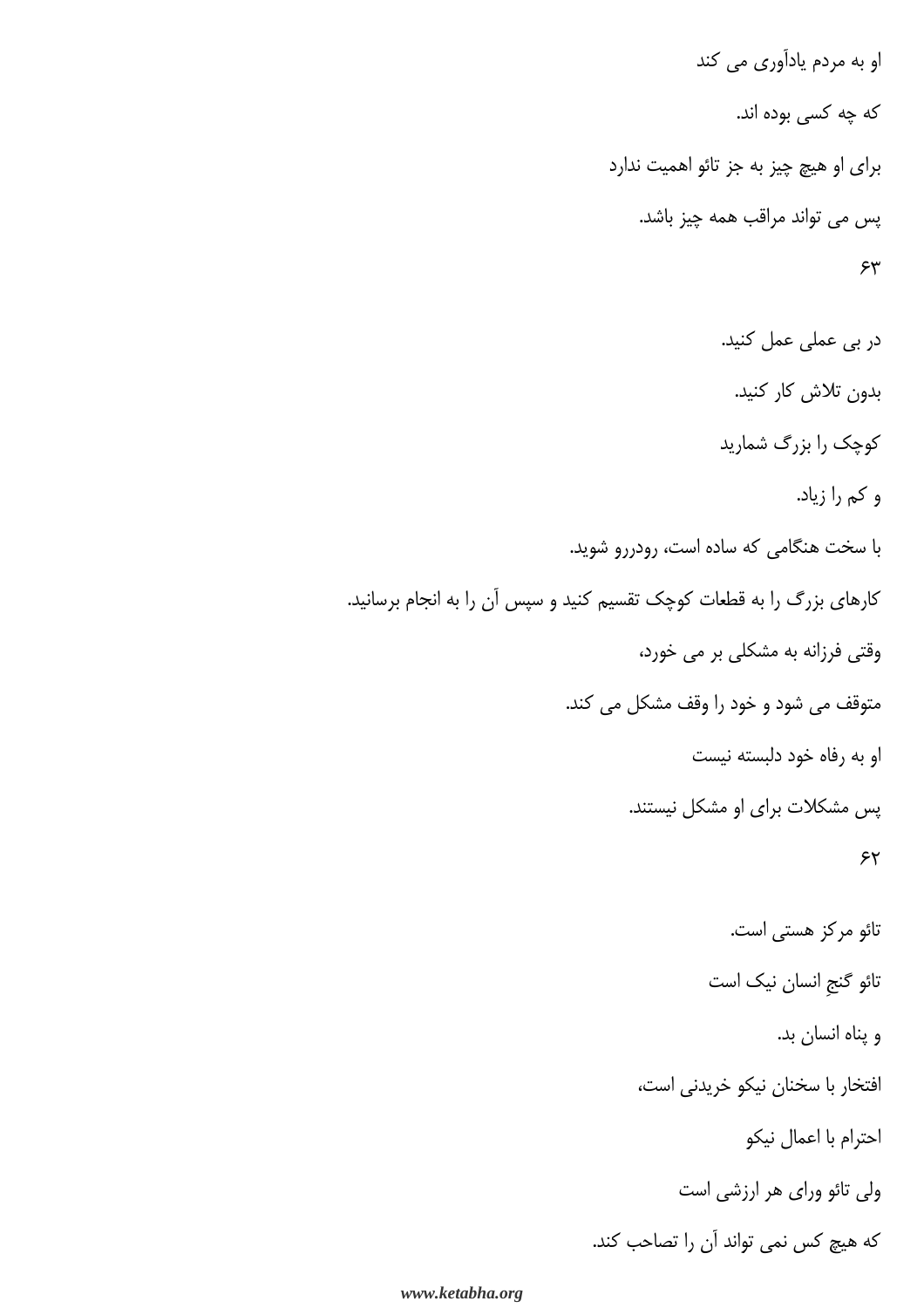هنگامی که رهبری جدید انتخاب می شود، با ثروت و مهارت خود به او کمک نکنید بلكه به او تائو را آموزش دهيد. چرا فرزانگان کهن تائو را گرامی می داشتند؟ زیرا در یگانگی با تائو با جستجو كردن، مي يابيد و هنگامی که اشتباهی مرتکب می شوید، بخشوده می شوید؛ به همین دلیل همه تائو را دوست دارند.  $51$ وقتی کشوری قدرت به دست می آورد همانند دریا می شود؛ همه ی جریان ها به سوی او سرازیر می شود. هر چه قدرت این کشور بیشتر شود، بیشتر نیازمند تواضع و فروتنی است فروتنی یعنی اعتماد به تائو و از ميان رفتن نياز به دفاع از خود. ملت بزرگ مانند مردی بزرگ است؛ وقتی اشتباهی مرتکب می شود، متوجه آن می شود و آن را مي پذيرد. با پذیرش اشتباه، آن را اصلاح می کند. کسانی که نقص هایشان را به او گوشزد می کنند، آموزگاران مشفق خویش می داند و دشمنانش را سایه ی خویش.